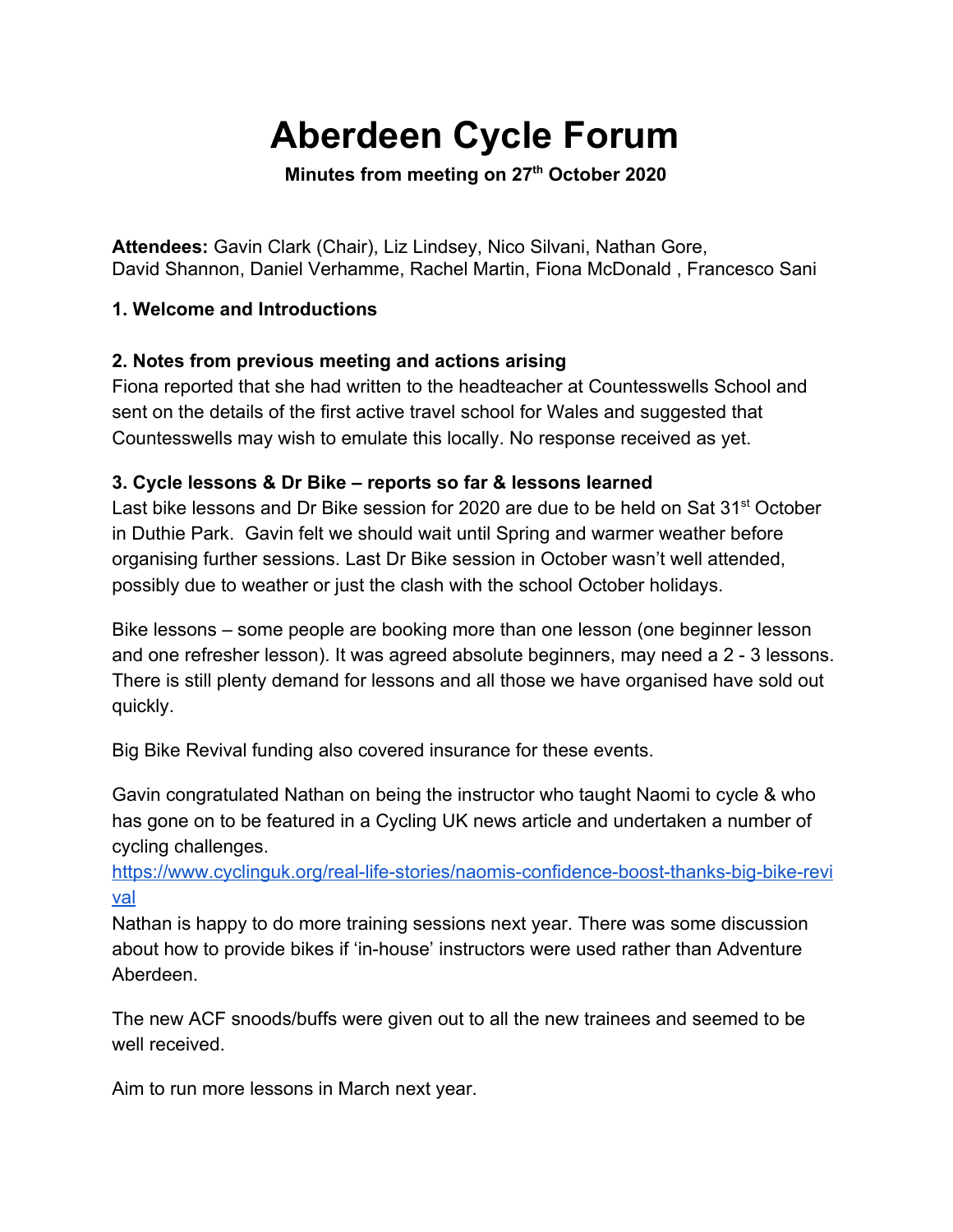#### **4. Future Events & Campaigns**

Rachel has suggested doing a litter pick on the Deeside Way to improve relationships with other users and show community spirit. Gavin pointed out that ACF currently does not have insurance for events like this but maybe this is something ACF should look into.

Other suggestion was handing out and/or fixing free bells for cyclists that don't have them.

Fiona asked whether one of the Dr Bike/lessons could be arranged at Countesswells next year. Gavin said he had set up a meeting to organise this but it had to be cancelled but hopes to rearrange.

#### **5. Spaces for People**

#### Beach Esplanade

Recent update sent by Gregor Whyte from Council. Although cycling levels were up significantly during lockdown, traffic levels are now back up to the same levels as pre-lockdown.

Cycle figures will be based solely on off-road data counters eg Deeside Way, Shell path and therefore may not pick up decrease in cycle commuters. Cycle commuters felt to have decreased while leisure cycling has increased.

Nothing significant reported about Hazlehead to Rosemount Viaduct proposed scheme.

Daniel reported he had cycled the Beach Esplanade and thought the new cycle route was good. Nico also thought the beach route was reasonable but thought accessing the esplanade from the city centre was pretty difficult for families as no good route.

Gavin has been down to the beach several times and usually goes down Marischal Street and then along Regents' Quay then past the old Neptune Bar. Big wide road and at weekends it's not too busy. Discussion over whether this route should be suggested to the council as a possible alternative route and way of bypassing the very busy and intimidating roundabout where Beach Boulevard meets E North St.

There was also discussion over use of the over-bridge which crosses the dual-carriageway (Commerce St) just south of the roundabout at connects to Castlehill. It is useable, but not particularly direct or appealing (dark, secluded and prone to broken glass)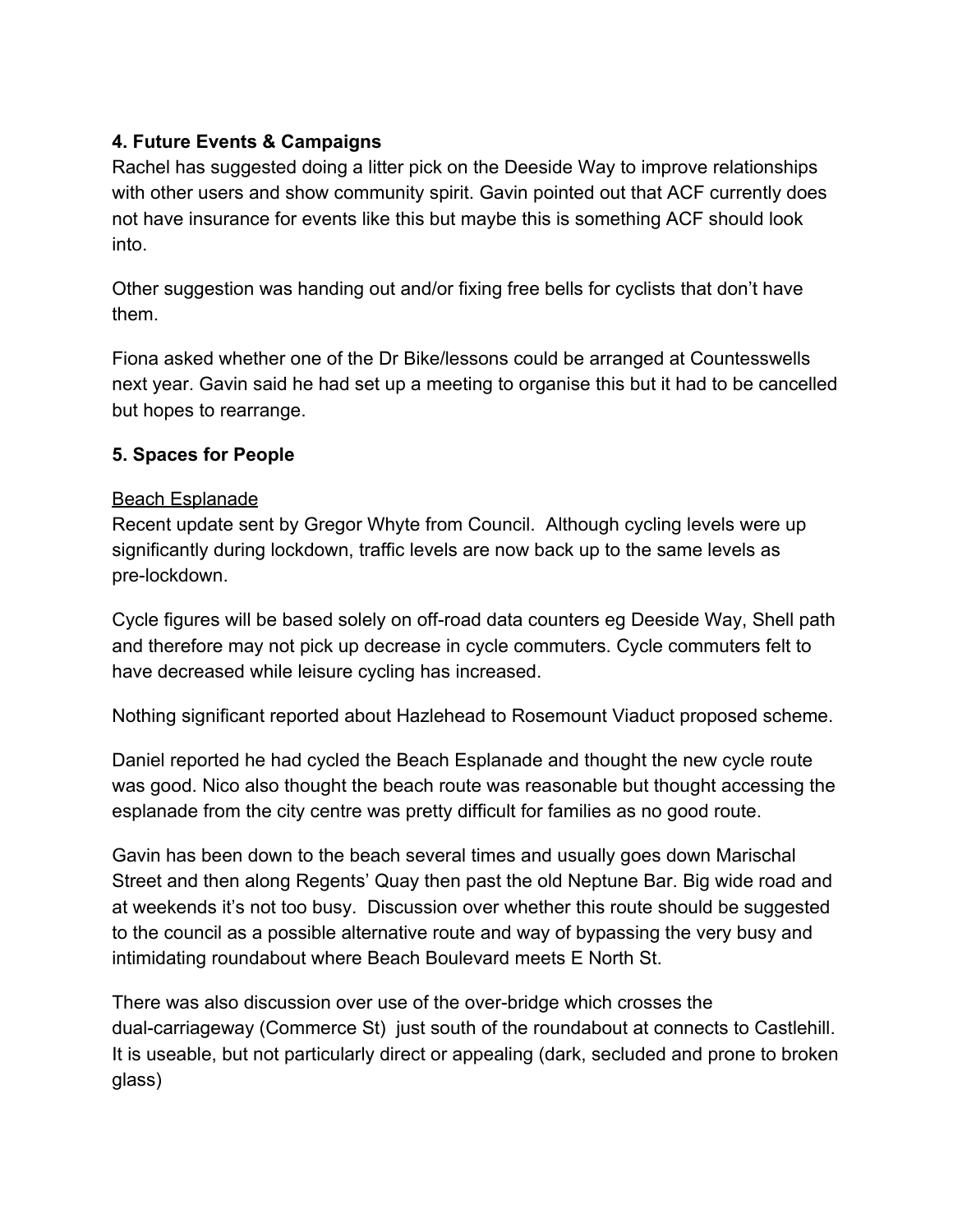#### *Francesco left the meeting.*

Nico and Liz thought Regent's Quay would be very busy during the week.

Gavin reported there is often a lot of illegal parking on Regent's Quay on double yellow lines both on road and on the pavement. He said he had asked a couple of community wardens whether they ever enforced this area but he was told the area was in the control of Aberdeen Harbour Board and not the council and therefore enforcement of parking was a police matter (but probably not a police priority). Gavin asked whether we might contact Aberdeen Harbour Board to suggest they tackle this issue and improve the accessibility for cyclists and other pavement/road users.

#### **6. Consultations**

#### Low Emission Zone Consultation

Daniel mentioned the pollution issue caused by the ships in the harbour and wondered whether it was covered by the LEZ?

Gavin attended a stakeholder consultation meeting with Systra – consultants working on proposals for the LEZ last week. He asked about the pollution emissions from ships. Systra said that they did not think the emissions from ships were significant compared to the road traffic.

David went to a presentation in the past about the emissions in the harbour area but felt that the air monitoring in the Harbour area was inadequate. He has raised this before with SEPA and apparently it meets the regulated limits. Rachel mentioned that she did not think Market St was listed as a pollution hot spot - Daniel and Fiona thought it was. [FM1]

Systra consultants felt Denburn/Guild St was a useful 'escape route' for vehicles who entered the LEZ by mistake and needed a way out. Even with fullest implementation of LEZ the levels of pollutants won't be reduced enough if this is the only measure. Other measures needed to reduce road traffic. ACF responded to the consultation and supported the implementation of the largest area and with the shortest timescale.

## **Problems with Idling**

There was general agreement that idling was a problem, particularly around some schools and some taxi ranks. Likely the problem is worse in the winter.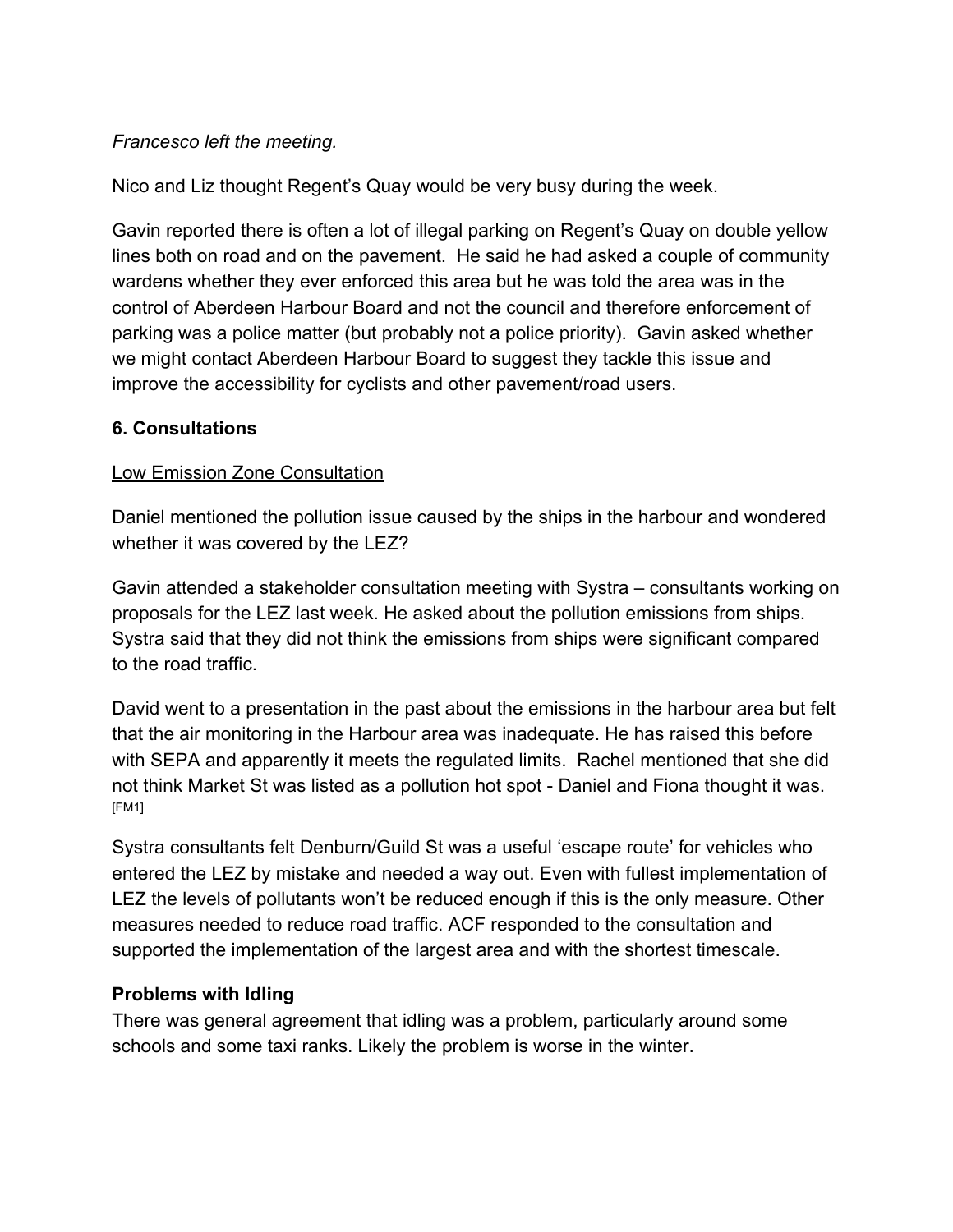Gavin had reported problems in his local area to the council The council said that community wardens did not have the power to enforce the regulations around idling and that it would need enforced by environmental health. Net result is that there is no enforcement.

Council did run a campaign on local radio and social media in the last couple of years but nothing recently.

Gavin asked whether it was really a cycling issue?

General agreement that it was an issue that affected cyclists.

David suggested everyone should write to SEPA and pressure them into some sort of action. He highlighted a citizen science project which SEPA ran when they gave pollution monitors to schools in the central belt. David has asked why it wasn't carried out in Aberdeen but they said they didn't have money for it at the time.

Nathan asked whether this could be turned into an art project for school pupils? Design a banner which could then be hung outside the school to ask drivers not to idle. Rachel agreed ACF could easily fund this as a banner would cost £40.

Gavin wondered whether the schools would take it on?

Rachel suggested the platform she had used for the cycle lane design competition last year could be used for individuals to submit entries.

Nathan said that a good contact in the council would be Alan Findlay who sends messages out to schools on environmental issues.

Nathan volunteered to take this idea forward.

David volunteered to approach SEPA to see if they would be interested in supplying any pollution monitors to schools.

Paths for All funding or crowdfunding money could be used for prizes.

Money from Council needs to be kept for road closure – may need for a future event.

#### **Active Travel Action Plan**

ACF consultation response is now available on the website. Gavin thanked others for contributing to this.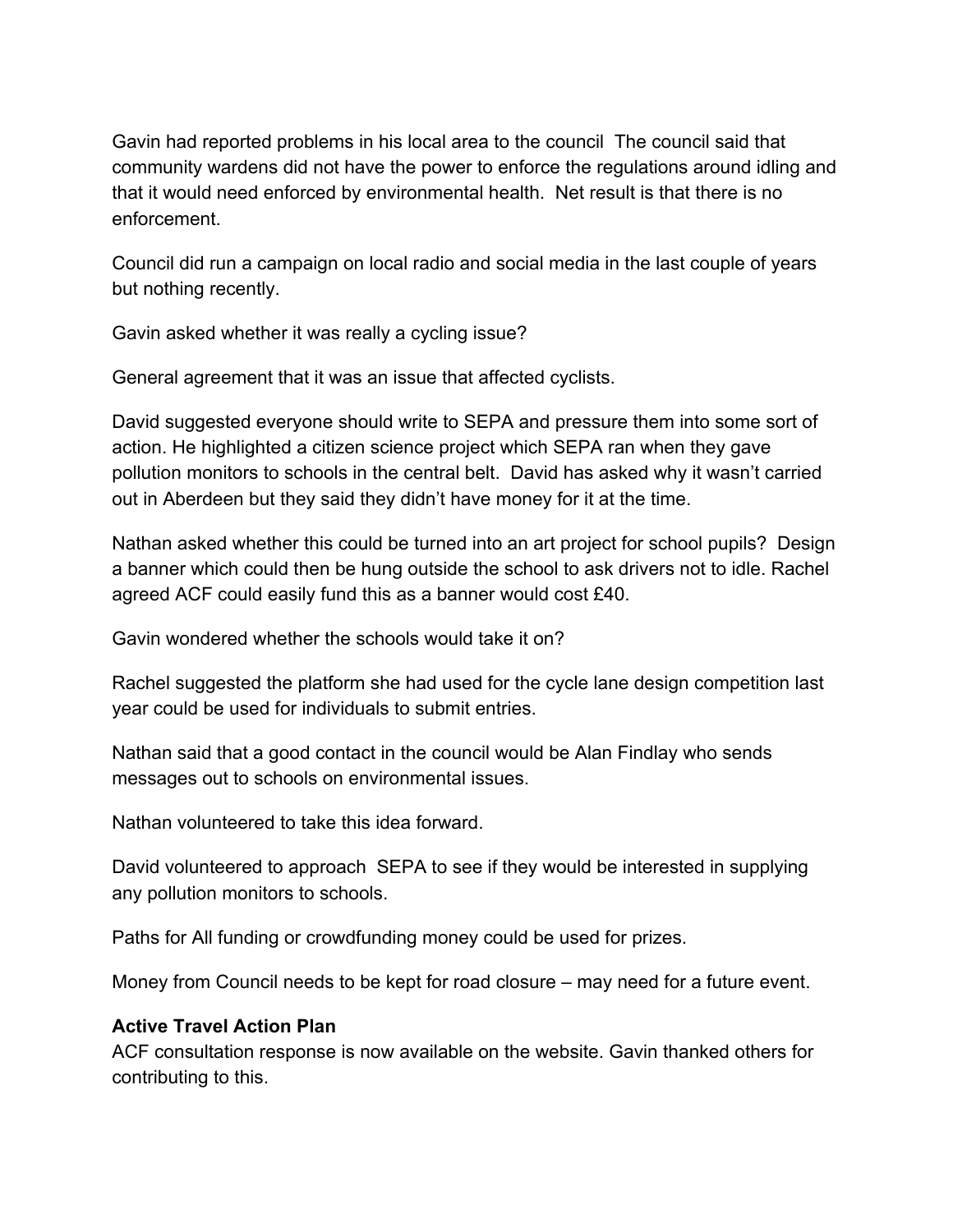#### **NESTRANs Consultation**

ACF did not respond to this.

**30 traffic regulation orders** posted yesterday for consultation. Gavin has looked at a few: new parking restrictions, enabling electrical charging points to be installed.

#### **STAG Appraisal for Corridor between Ellon park and ride and Garthdee.**

Invitation received from consultants to meet and discuss proposals. Gavin to either invite consultants to present at future ACF monthly meeting or may set up a separate meeting and ask for volunteers from this meeting to attend.

Nico is the new campus cycling officer for RGU and said he had looked at the route.

[https://news.aberdeencity.gov.uk/study-underway-to-consider-improving-active-travel-a](https://news.aberdeencity.gov.uk/study-underway-to-consider-improving-active-travel-and-public-transport-from-the-pr-in-ellon-to-the-garthdee-road-corridor/) [nd-public-transport-from-the-pr-in-ellon-to-the-garthdee-road-corridor/](https://news.aberdeencity.gov.uk/study-underway-to-consider-improving-active-travel-and-public-transport-from-the-pr-in-ellon-to-the-garthdee-road-corridor/)

#### **AOCB**

Daniel asked Nico about the Spaces for People changes in George St and whether road users had now adapted to the new layout. Nico reported that he has seen people unscrewing bollards and parking in the cycle lane. He has reported to the council but has not had a response.

Gavin also reported problems with car parking on the Beach Esplanade at Footdee.

David asked Nico whether RGU are accepting bikes for donation? Nico will check.. Nico reported RGU have a new venue for hiring bikes to students for a term.

Gavin reported that he had recently received an email from Jeremy Rushton, one of the founding chairs of ACF in 2003. He left Aberdeen in 2007 but was pleased to find ACF has a website and are still doing lots of good work. He has sent on minutes from 2003. Rachel is happy to add these to the website. He remembered Liz.

Many of the issues that were campaigned on in 2003/4 are still being campaigned on today.

Fiona mentioned the lack of targets in the active travel proposals. Gavin agreed and said this had been included in the ACF response which is now on the ACF website. Francesco provided a link to a similar document from Glasgow which had much better plans for measuring success of the proposals and this was included in the consultation response.